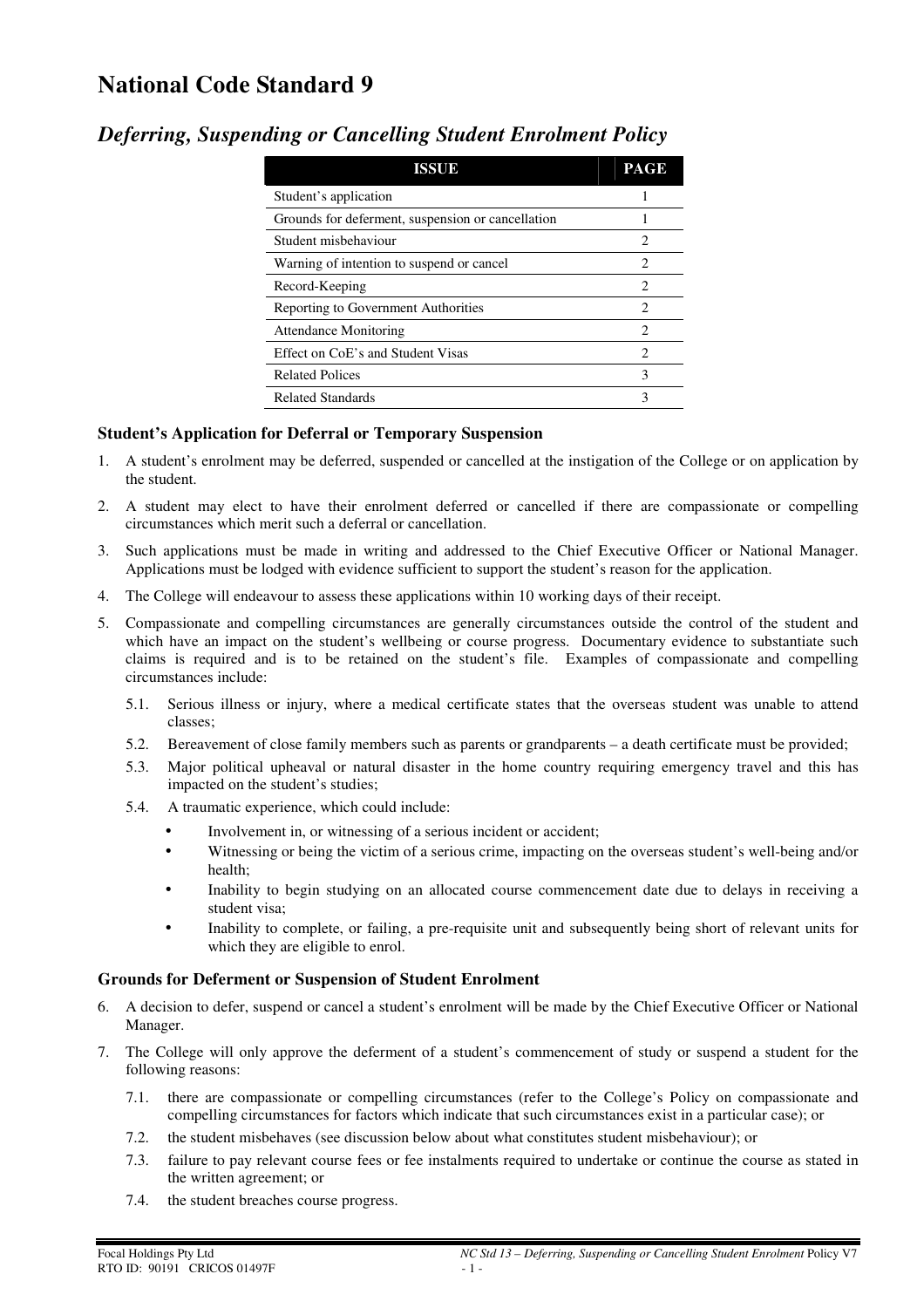#### **Student Misbehaviour**

- 8. Student misbehaviour means behaviour by a student which is unlawful, unethical or is of such a nature which results in substantial disruption to fellow students or staff of the College.
- 9. Examples of behaviour which may constitute student misbehaviour and result in the suspension or cancellation of a student's enrolment include: plagiarism; discrimination; harassment; vilification or bullying.

#### **Warning of Intention to Suspend or Cancel Student Enrolment**

- 10. Where the suspension or notification is not at the request of the student, the National Manager will advise the student in writing of its intention to suspend or cancel the student's enrolment and the reasons for doing so.
- 11. The letter to the student will include advice that the student has 20 working days to make a complaint or appeal under the College's complaints and appeals policy. This applies even if the student's misbehaviour provides grounds for immediate expulsion, unless the health and/or wellbeing of the student or others is at risk.
- 12. If the student chooses to access the College's complaints and appeals policy, the College will maintain the student's enrolment until the College's internal complaints and appeals procedure is completed. The exception to this is where extenuating circumstances relating to the welfare of the student apply, such as their health or wellbeing, or the wellbeing of others, is likely to be at risk.
- 13. The College may proceed with the deferral, suspension or cancellation of the student after the **internal complaints procedure** has been completed (in cases such as for misbehaviour or non-payment of fees);
- 14. The College may not proceed with the deferral, suspension or cancellation of the student's enrolment until after both the internal **and external complaints** procedures have been completed (in cases such as for course progress breaches).
- 15. If the situation is so grave that the student's health and/or well-being or the health and/or well-being of others is affected, then the overseas student does not have to be given the opportunity to appeal the College's decision to defer, suspend or cancel the enrolment. However, the College must keep evidence to support such a decision. Situations where this may occur include where the student:
	- is missing.
	- has medical concerns, severe depression or psychological issues which lead to the College fearing for the students' well-being;
	- has engaged or threatens to engage in behaviour that is reasonable believed to endanger the student and/or others;
	- is at risk of committing a criminal offence.

#### **Record Keeping**

- 16. The College will maintain documentary evidence of the reason supporting the College's decision to defer, suspend or cancel a student's enrolment. This record or a copy of it must be kept on the student's file.
- 17. If an application by a student to defer or suspend their enrolment is successful, the student and the College will enter into a formal agreement which sets out the terms of the deferral or suspension.
- 18. Additional fees will be charged for deferrals of a student's enrolment.

#### **Reporting to Government Authorities**

- 19. Where a student's enrolment is deferred, suspended or cancelled, the College will:
	- 19.1. advise the student that this action may affect his or her student visa; and
	- 19.2. advise the student to seek advice from the Department of Home Affairs regarding the potential impact on their student visa; and
	- 19.3. notify the Secretary of Department of Education via PRISMS of the deferment, suspension or cancellation of the student's visa.

#### **Effect on CoE's and Student Visas**

- 20. If the student is deferred or suspended for any period without affecting the end date of the CoE, the student will still be listed as studying. However, the notice of deferment or suspension must be recorded on PRISMS.
- 21. If the student is deferred or suspended for any period and the deferral or suspension affects the end date of the relevant CoE, PRISMS will cancel the original CoE and immediately offer an opportunity to create a new CoE with a more appropriate end date.
- 22. If no 'new' end date is known, then the College can choose not to create a new CoE, but to wait until the overseas student notifies the College of the intended return date before creating a new CoE.
- 23. If the student's CoE is permanently cancelled on PRISMS, the CoE status will become 'cancelled'.